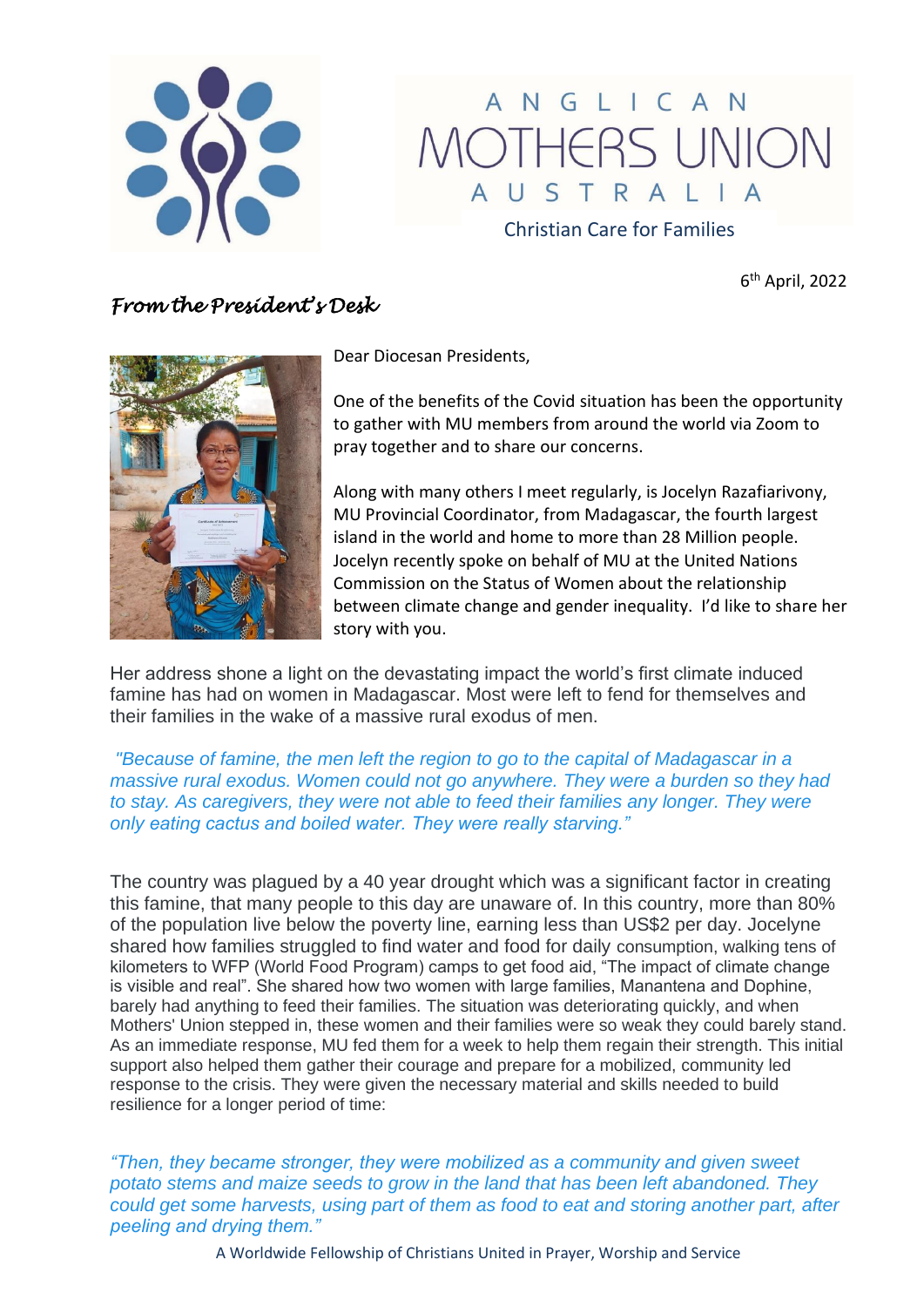In this instance, Jocelyne says, Mothers' Union acted as 'agents of change' in the lives of these women who in turn, have now become agents of change for their communities by passing this knowledge down to others. Some of the key highlights of MU's work are:

- They began building resilience in 2018, prioritising community resilience towards natural and man-made disasters. The COVID-19 pandemic has heightened the importance of this work as national lockdowns added more pressure on households.
- The most affected communities were helped to identify their local challenges, look for solutions and take actions to help them become more resilient to climate change.

Mothers' Union have worked with the communities to build skills in the following ways:

- 1. Community Mobilisation Empowering communities to manage their own development.
- 2. Risk Assessment Assessing the hazards or threats, understanding the vulnerabilities in the communities and taking stock of the available resources.
- 3. Disaster Risk Reduction implementation Establishing early warning systems, household survival kits and designating places for shelter and security.

The solution, according to Jocelyne. is threefold, she suggests:

## *"There should be a synergy and a complementarity of all actions. NGOs, the Church and all associations should unite their efforts to reduce the effects of climate change."*

She also feels that the impact of climate change on women and girls can be reduced by tackling the problem of gender inequality at large, that plays a massive role in the way that men and women bear the burden of such crises. While men are free to travel in search of work, women are left behind as they are solely responsible for providing food, water and fuel to their families. They do not have access to education beyond primary school as it is considered more important for them to be helping their mothers at home. In case of disasters, they do not have access to healthcare. Jocelyne suggests that women and girls need to be given more consideration "economically, socially and culturally", and that they need a seat at the decision making table regarding development projects and resource allocation related to climate change.

But above all, she suggests, the accelerating problem of climate change needs to be halted in one way or another. It disproportionately impacts countries such as Madagascar, and equally women and girls. Along with better resilience training, representation and emergency aid – they need climate change to stop.

## *"The United Nations should seriously consider the case of Madagascar. We are the least emitter of carbon while we are the most severely stricken by climate change."*

For Jocelyne, having a voice at a platform such as the UN was a proud moment. She was keen to seize the opportunity to give maximum information about the situation in Madagascar and raise an urgent call to action. She hopes that in due time, these ideas will be realized and the women of Madagascar won't have to rely on boiled cactus and water for sustenance ever again.